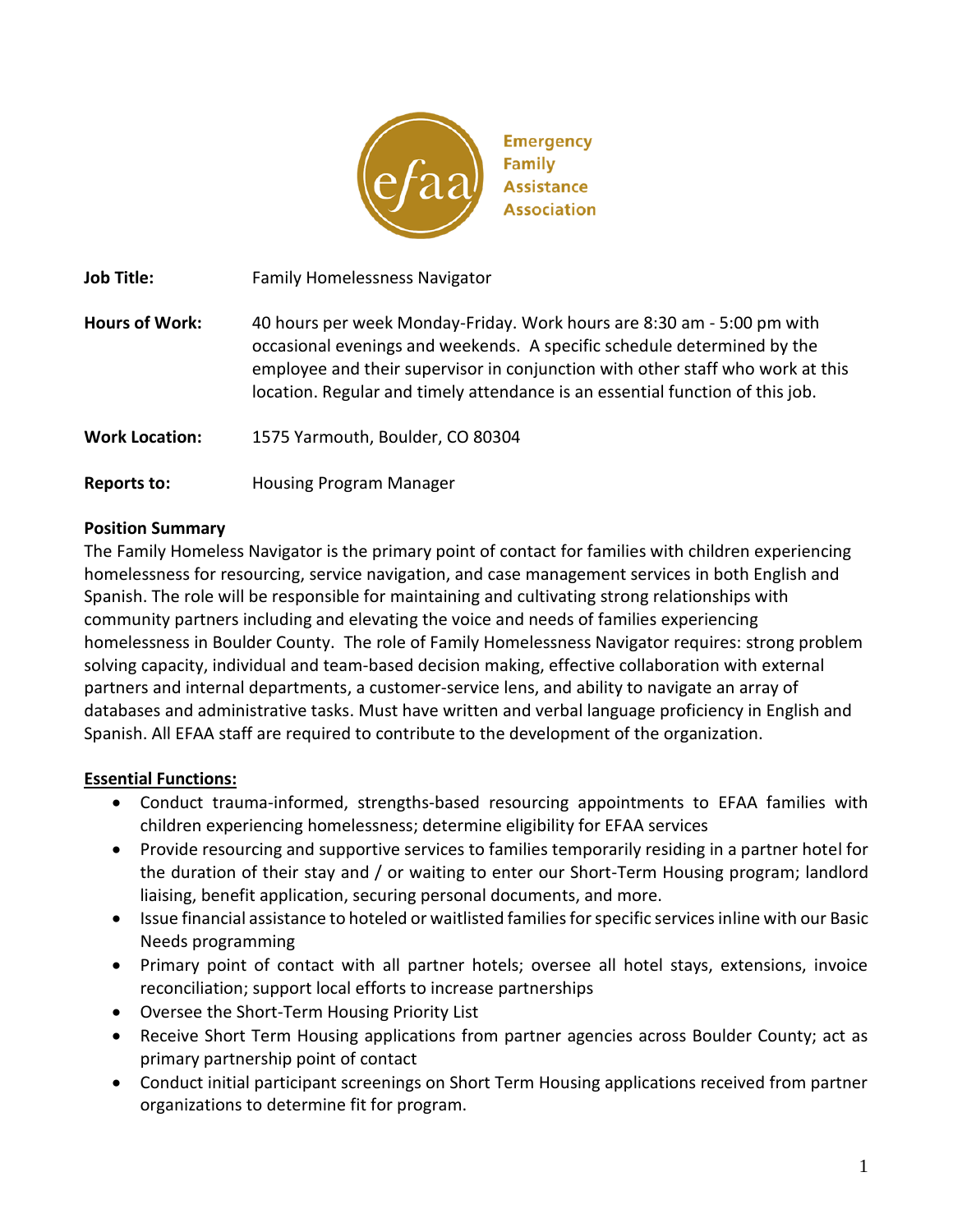- Conduct the VI-SPDAT screener and required follow up every 90 days
- Attend Housing Panel meetings during VISPDAT/COC vouchers review
- Build a strong knowledge base of housing programs and resources in Boulder County; development strong working relationships with local housing authorities and large affordable housing complexes
- Support EFAA case managers in staying up to date on area housing resources; create and provide housing resource documents, support housing case managers in exit planning, etc.
- Represent EFAA at community groups and public forums, including conversations around Family Homelessness
- Coordinate case planning with family strengthening and children's programs to provide cohesive wrap around services.
- Maintain positive working relationships with community partners and other agencies working with housing residents.
- Provide back-up case management support in both Basic Needs and Housing when understaffed Maintain data entry requirements through Bishop File and Boulder County Connect database.
- Attend monthly Program Team meetings in Boulder and weekly Housing Team meetings.
- Assist in the development and evaluation of programs and services.
- Commit to a professional development plan.

The duties and responsibilities described are not a comprehensive list and that additional tasks may be assigned as necessitated by organizational demands.

# **Skills / Competencies:**

- Minimum two years of case management experience with underserved or vulnerable populations or related graduate/undergraduate degree with relevant experience.
- Bachelor's degree in relevant field or commensurate experience
- Verbal and Written Spanish language proficiency
- Proficient in MS Office / Teams
- Attention to detail
- Ability to maintain a high degree of confidentiality
- Excellent interpersonal, oral, and written communication skills.
- Ability to establish priorities in an environment of competing demands.
- Ability to communicate and work easily with a wide variety of people
- Commitment to the mission of EFAA and the principals of diversity, equity and inclusion

## **Preferred Qualifications:**

- Prior history working with families experiencing homelessness
- Public speaking experience
- Training in strengths based and trauma information service provision
- Leadership experience

## **Working Environment, Physical Activities and Equipment Used:**

Typical office environment. Regularly uses computers for data input and other work.